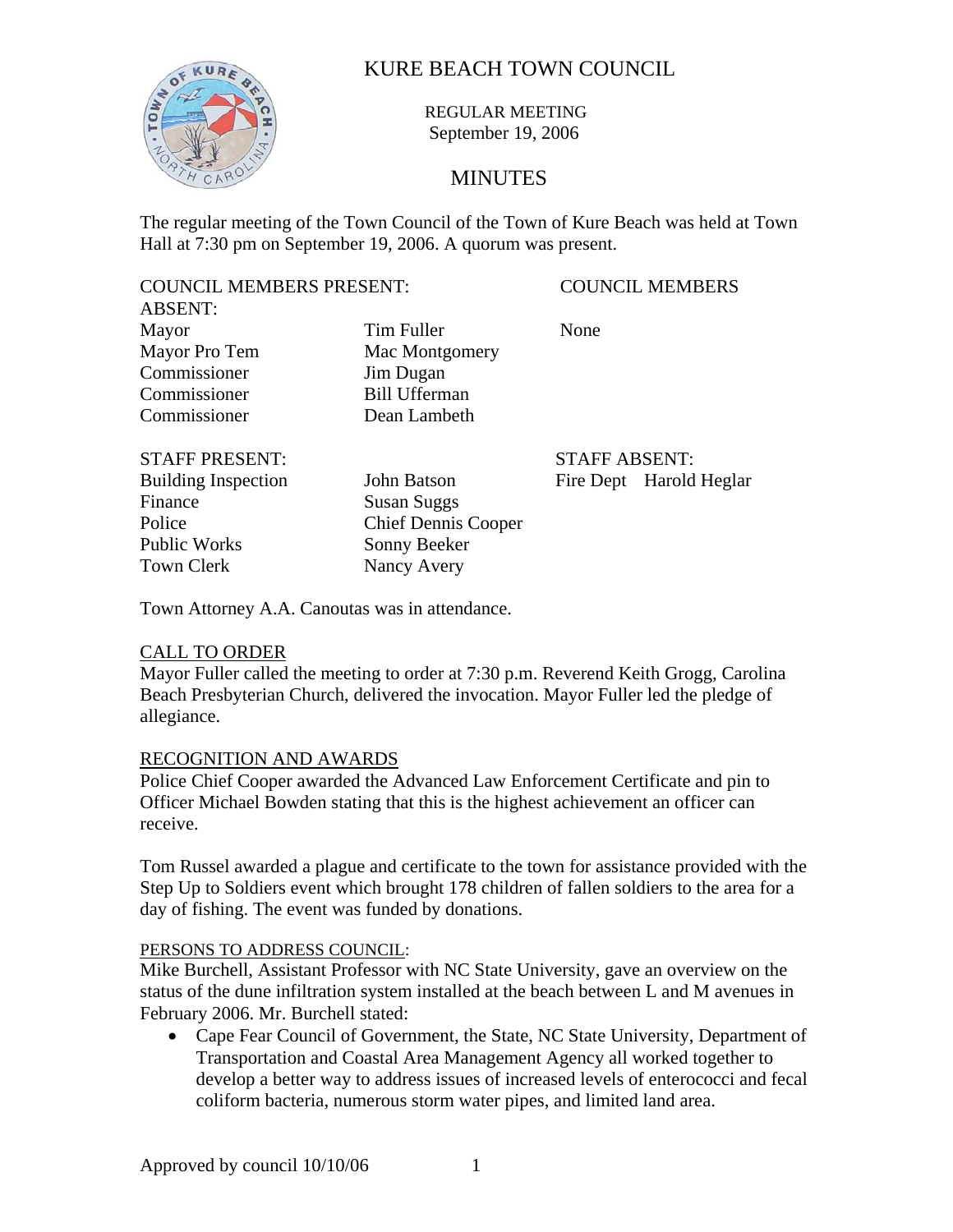

 REGULAR MEETING September 19, 2006

## MINUTES

- A storm chamber was installed to filter storm water before it enters the ocean
- Sand acts as the filter and as the sand dries, the bacteria dies
- Twelve chambers were installed over a 120ft long area
- Initial results indicate bacteria levels were reduced and there was less overflow from storm water during storms

#### APPROVAL OF CONSENT AGENDA

ACTION - Commissioner Lambeth MADE THE MOTION to accept the consent agenda. Commissioner Ufferman seconded the motion. THE VOTE OF APPROVAL WAS **UNANIMOUS.** 

#### ADOPTION OF THE AGENDA

ACTION – Mayor Pro Tem Montgomery MADE THE MOTION to adopt the agenda with the addition of one item to new business as number 7 "NC Inlet Water". Commissioner Lambeth seconded the motion. THE VOTE OF APPROVAL WAS UNANIMOUS

#### DEPARTMENT HEADS' ITEMS TO PRESENT TO COUNCIL

**Building Inspection Department**: Inspector Batson stated 39 violation letters were issued in August regarding trash cans

**Finance Department:** Finance Officer Suggs stated that council approved a resolution on 8/15/06 entering into an agreement with BB&T for purchase of generators that contained an incorrect interest rate of 4.1%. Council needs to adopt resolution R06-03 to correct the interest to 4.19%.

ACTION –Commissioner Ufferman MADE THE MOTION to approve resolution R06- 03. Commissioner Lambeth seconded the motion. THE VOTE OF APPROVAL WAS UNANIMOUS

Fire **Department:** report submitted

#### Police Department: report submitted

#### Public Works Department: Director Beeker stated that:

- patch work south of K avenue will begin  $9/20/06$
- will take about two weeks to complete
- next step is resurfacing

#### **Town Clerk:** No items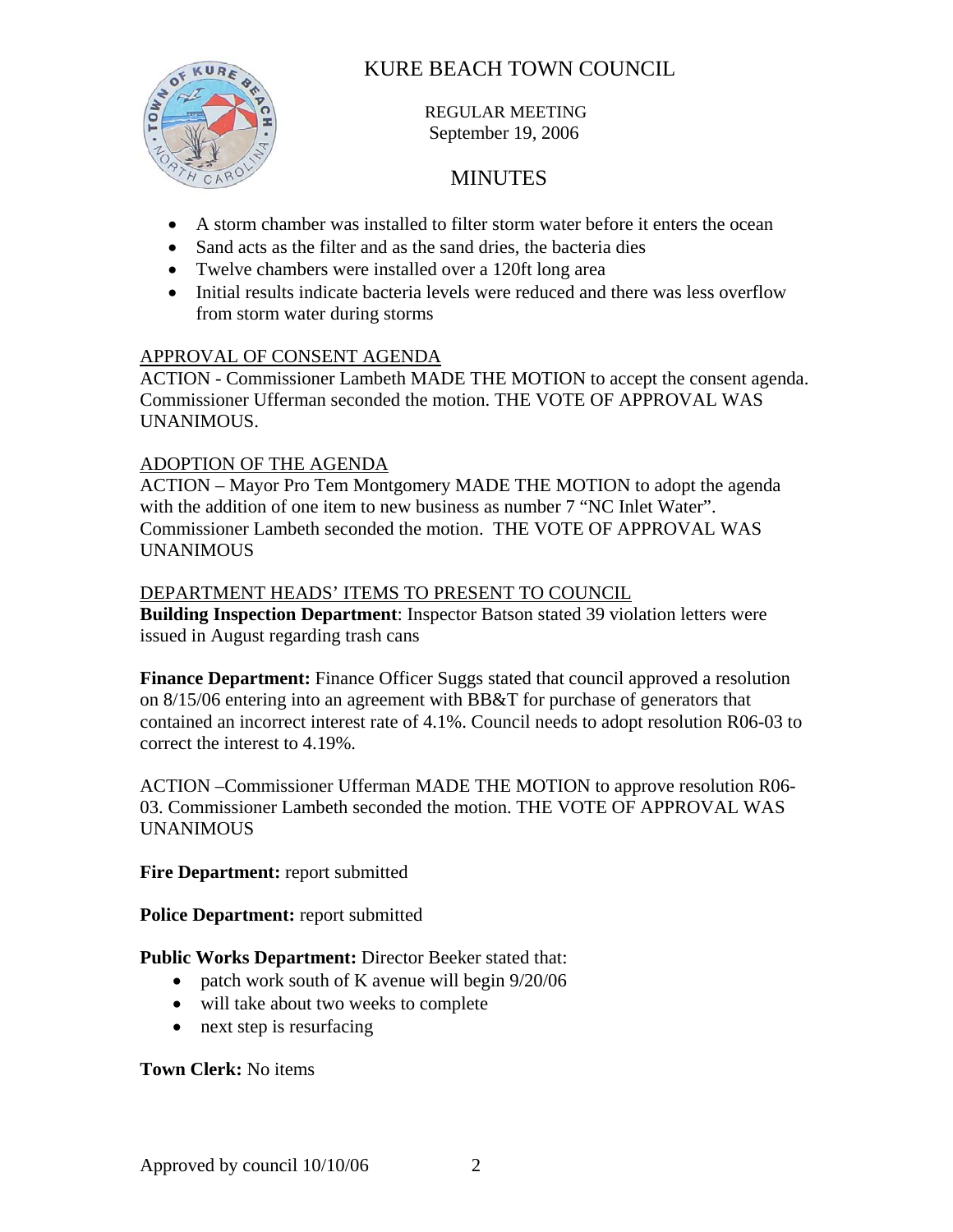

 REGULAR MEETING September 19, 2006

## MINUTES

### **COMMITTEE REPORTS OR ITEMS TO PRESENT TO COUNCIL**

1) ADA Committee: chair Alphin stated that the committee:

- voted to accept the mission statement as currently written on the website and requests "dedicated in honor of both Richard and Dottie Peirce" be added at the end of the mission statement
- addressed Planning and Zoning Commission regarding possible ordinance changes on regulations for clearance for sidewalks and driveways
- worked with the Shoreline Access Committee on the required opening between the bumper of a vehicle and the benches on the walkway

2) Beautification: Commissioner Ufferman, speaking on behalf of Chairman Gordon, stated there were two vacancies on this committee and asked council to approve advertising to fill the vacancies

ACTION – Commissioner Ufferman MADE THE MOTION to direct the clerk to advertise the two vacancies on the committee. Commissioner Dugan seconded the motion. THE VOTE OF APPROVAL WAS UNANIMOUS.

3) Citizens Beach Protection (Re-nourishment): Chair Tom Barber stated that his committee:

- is creating beach etiquette refrigerator magnets
- will be featured in the November issue of Snow's Cut magazine
- is sponsoring Beach Sweep is scheduled for 10/7/06-meet at the pier at 9 am
- is sponsoring Beach Information Nigh is scheduled  $10/23/06$  at 6:30pm with the following speakers:

Glen McIntosh w/ US Army Corps of Engineers on beach renourishment David Nash w/ NC Extension Services on sand dunes and beach vitex JD Potts w/ NCDENR on sea water quality and testing Mike Burchell w/ NC State Univ. on storm water systems installed on

- Atlantic Avenue.
- is planting 7,000 sea oats
- is proceeding with re-nourishment
- 4) Community Center: Chair Frances Regan stated:
	- Thank you to volunteers and participants in the BBQ dinner \$1100 was made before expenses
	- Lots of requests for use of center are being received
	- Community Spirit Awards Dinner scheduled for 3/30/07
- 5) Emergency Management: no report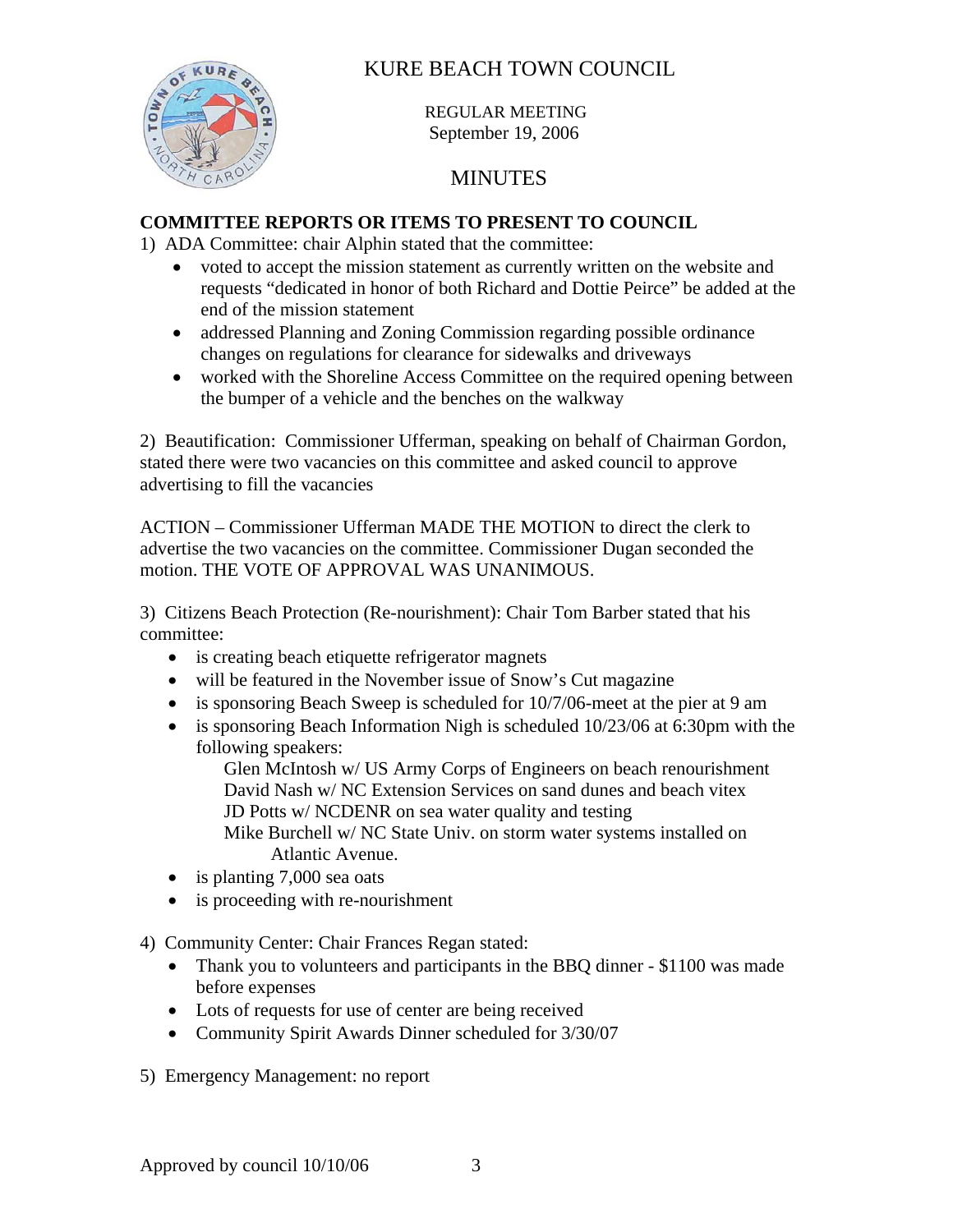

 REGULAR MEETING September 19, 2006

## MINUTES

- 6) Park Bond Referendum: Commissioner Ufferman stated the next meeting is 9/26/06 at 10am at town Hall.
- 7) Shoreline Access and Parking: Chairman Keener stated:
	- Member Tom Barber resigned due to other commitments asked council to authorize advertising for replacement
	- A presentation by Central Parking and Lanier Parking will be held on 10/3/06 at 5pm at Town hall on parking plan proposals.

ACTION – Commissioner Dugan MADE THE MOTION to direct the clerk to advertise for one vacancy on the Shoreline Access and Parking committee. Mayor Pro Tem Montgomery seconded the motion. THE VOTE OF APPROVAL WAS UNANIMOUS.

- 8) Storm water management: no report
- 9) KB Marketing Advisory: no report

#### **OLD BUSINESS:**

1) Recommendation to council from Planning and Zoning Commission regarding draft Land Use Plan

Commissioner Lambeth read the recommendation from Planning and Zoning Commission endorsing the draft Land Use Plan, stated the subcommittee spent six hours with the Cape Fear Council of Government reviewing the draft plan, and announced that a public hearing and special meeting would be held on September 27, 2006 at 7pm for adoption of the plan.

Said recommendation is herein included as part of these minutes as attachment A.

#### **NEW BUSINESS:**

1. NC Beach, Inlet & Waterway Association

Betty Medlin, of the Board of Directors, asked the council to purchase a sponsorship of a conference to be held November 13 and 14, 2006.

After discussion, council requested Ms. Medlin provide additional information regarding how much of funding received goes towards operating expenses and how much goes to lobbying in DC along with additional information as to the purpose of the group.

#### 2. Rezoning Petition – Tucker's Square

Ten residents of Tuckers Square submitted a petition requesting rezoning of the area and bordering streets to single family residential with the following areas specifically requested:

- both sides of Mississippi Avenue
- both sides of Searay between Alabama and Mississippi Avenue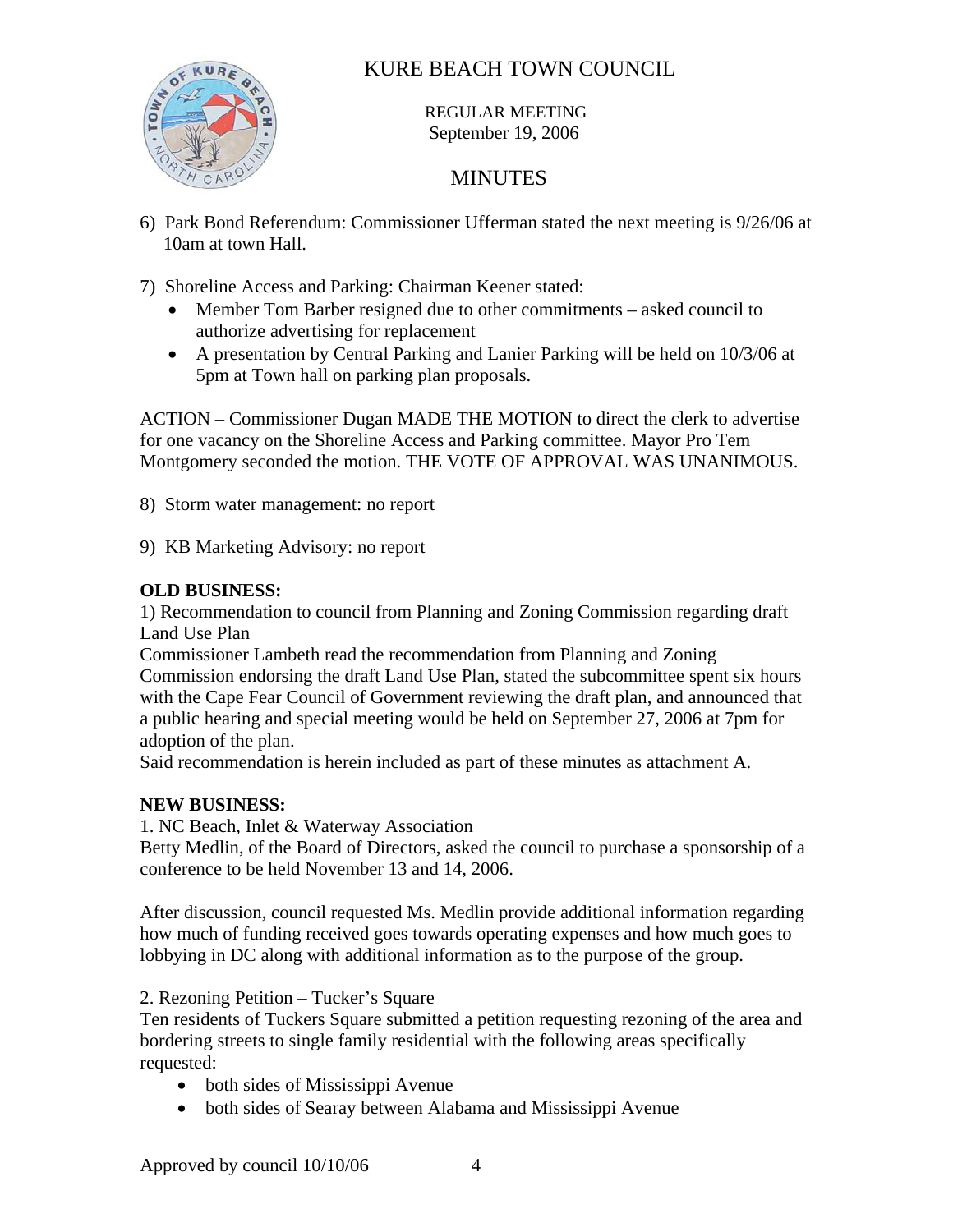

 REGULAR MEETING September 19, 2006

## MINUTES

- the section of Pinfish Lane between Alabama and Mississippi Avenue
- the section of Alabama from Pinfish Lane to Spot Lane
- the section of Spot Lane that runs between Alabama and Mississippi Avenue

Mr. Peter Boulter addressed the council and stated that Tucker's Square is a good family area, with 17 children of school age, and the purpose of the rezoning request is to preserve the nature of the environment.

ACTION – Commissioner Ufferman MADE THE MOTION to refer the petition to the Planning and Zoning Commission for review and recommendation. Commissioner Dugan seconded the motion. THE VOTE OF APPROVAL WAS UNANIMOUS. Said petition is herein included as part of these minutes as attachment B.

3. Approval of resolutions for execution of public access grant contracts Mayor Pro Tem Montgomery stated that the Shoreline Access and Parking Committee had received \$180,000 in CAMA grant funding for the following: Public Access and Beach Access Parking Improvement Bike Rack Installations Beach Access K Avenue Public Restroom Facility Upgrade Handicapped Parking at Seven Access sites Acceptance of the grants obligates the town to \$60,037.00 in cash and non-cash contributions, which will require a budget amendment.

ACTION – Mayor Pro Tem Montgomery MADE THE MOTION to approve budget amendment # 03 and resolutions R06-04 through R06-07 for acceptance of these grants. Commissioner Dugan seconded the motion. THE VOTE OF APPROVAL WAS UNANIMOUS. Said budget amendment # 03 and resolutions R06-04 through R06-07 are herein incorporated as part of these minutes as attachments C through G respectively.

ACTION – Mayor Fuller called for a ten minute recess at 9:05pm. ACTION – Mayor Fuller resumed the meeting at 9:15pm.

4. Revision to Drug Policy re blanket accident testing

Commissioner Dugan explained that the Drug Policy approved by the Council on 6/20/06 contains language that potentially violates an employee's Fourth Amendment rights per Diane Juffras, Assistant Professor of Law, School of Government. Council needs to approve revision to two section of the policy as follows to be in compliance:

a) Replace section G under Confidentiality with new language provided

b) Add additional language provided to section B under Testing

ACTION – Commissioner Dugan MADE THE MOTION to adopt the substitute language in the personnel policy. Commissioner Ufferman seconded the motion.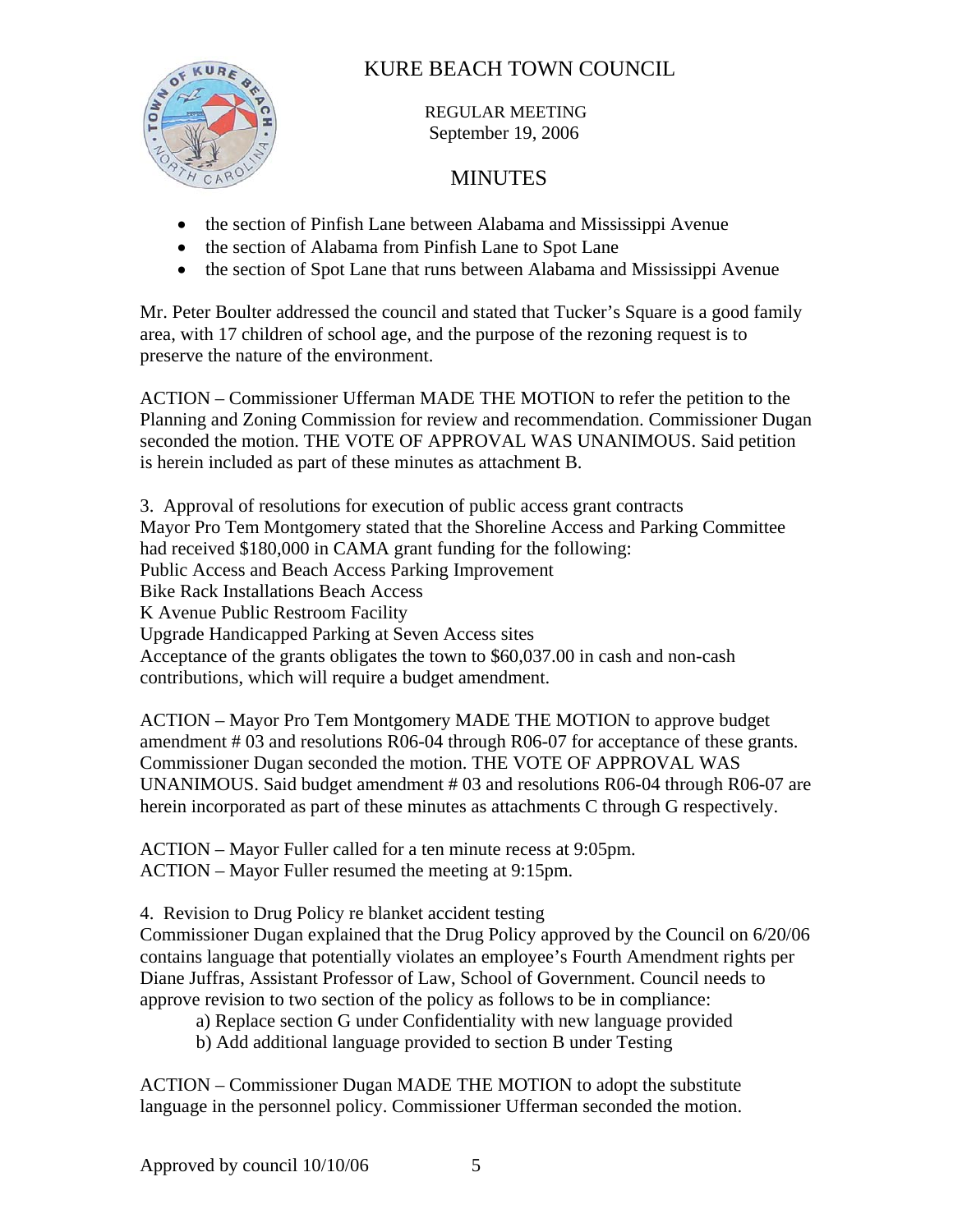

 REGULAR MEETING September 19, 2006

## MINUTES

THE VOTE OF APPROVAL WAS UNANIMOUS. Said revisions are herein incorporated as part of these minutes as attachment H.

5. Draft ordinance for possession or harboring of dangerous animals – amendment to section 4-5 of the Code

Attorney Canoutas explained that:

- the Public Works and Police Departments have encountered problems with animals when trying to read meters or approach properties
- Wilmington does not have an ordinance, but addresses each problem individually
- Section 4-5 would be amended to add the following:

Any Town employee who by virtue of their providing utility services should be threatened or attacked by an animal as described in (a) above, the Town shall notify the owner to take appropriate measures to protect the Town's employees and failure to do so by the owner will cause the Town to discontinue such utility service to the owners property until such time as the animal threat is abated.

Comments from those in attendance included how one defines a dangerous animal, who determines if an animal is dangerous, what procedure the county uses, and whether there is a defined list of dangerous animals.

ACTION – consensus of council was for the attorney to provide a revised draft at the October meeting.

#### 6. Adoption of Schedule of Fees

Mayor Fuller stated that the town is required to post a schedule of all fees charged by the town.

ACTION – Commissioner Ufferman MADE THE MOTION to adopt the schedule of fees with two additions: 1) Application for minor subdivision – per lot \$200.00 2) Subdivision Appeal – TRC to Planning Board \$150.00 and TRC to BOA \$450.00 Mayor Pro Tem Montgomery seconded the motion with the stipulation that once approved, the list be posted on the town's website and a copy available in Town Hall. THE VOTE OF APPROVAL WAS UNANIMOUS. Said Schedule of Fees is herein incorporated as part of these minutes as attachment I.

7. Fort Fisher State Recreational Area Advisory Committee

Mayor Pro Tem Montgomery stated that the Fort Fisher State Recreational Area Advisory Committee has requested one of the town's council members be on their Committee

ACTION – Commissioner Lambeth MADE THE MOTION to appoint Mayor Pro Tem Montgomery as the representative for the Fort Fisher State Recreational Area Advisory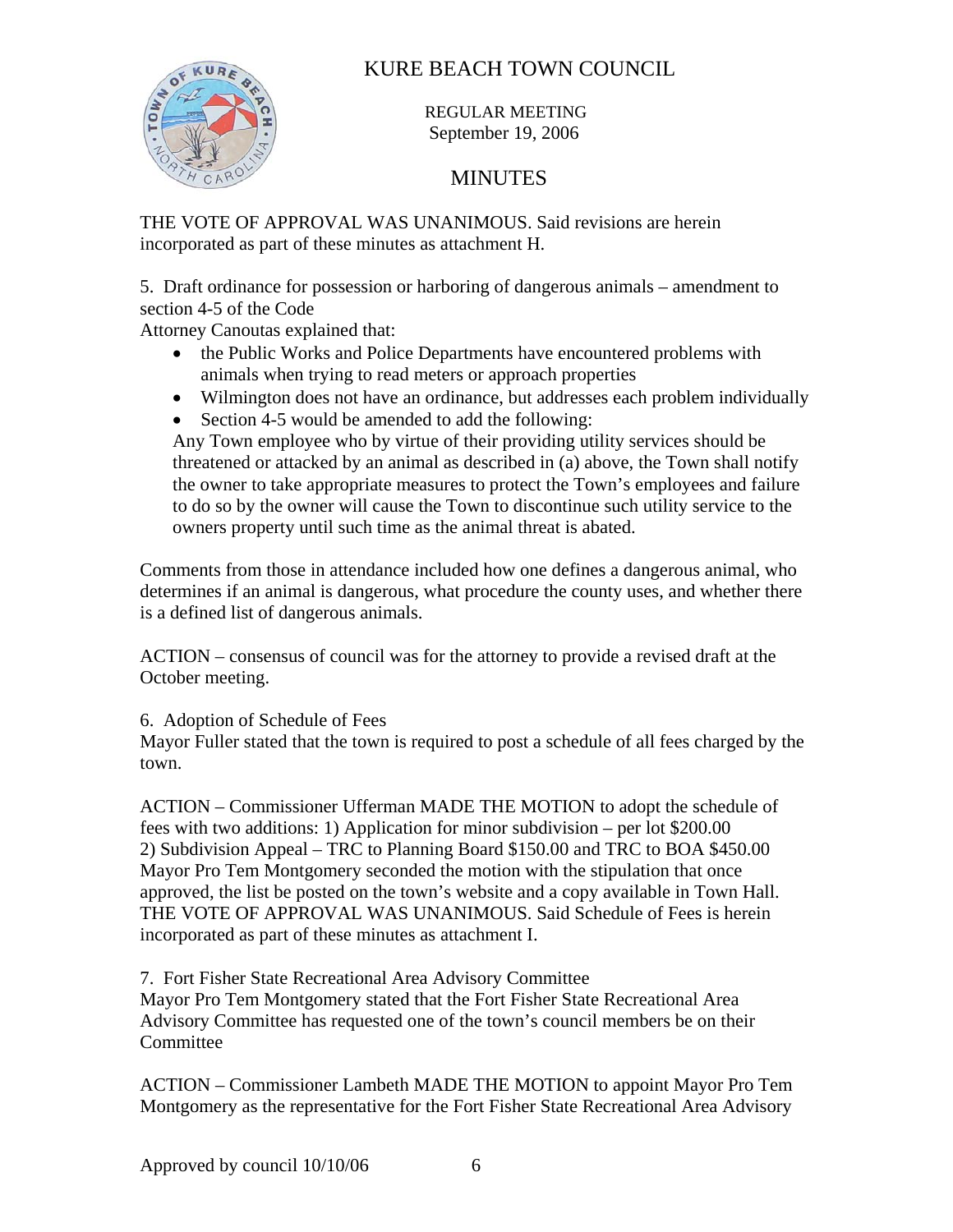

 REGULAR MEETING September 19, 2006

## MINUTES

Committee. Commissioner Dugan seconded the motion. THE VOTE OF APPROVAL WAS UNANIMOUS.

# **PERSONS TO ADDRESS COUNCIL:**

None

#### **COMMISSIONERS' ITEMS:**

Commissioner Ufferman announced that there will be a work session with the Town Council and the Beautification Committee on 10/10/06 at 6pm and additional notification will be forthcoming.

Commissioner Dugan stated that the lifeguard season is over and that it was an extremely safe year with no drownings or serious rescues.

Commissioner Lambeth publicly thanked the Planning and Zoning Commissioner for the work they put in on the draft Land Use Plan, particularly Ken Buchert and Allan Votta.

Mayor Pro Tem Montgomery announced there would be a regional public meeting on 9/28/06 in Bolivia of the Division of Water Quality on Phase II of the Stormwater General Assembly requirements.

#### **ATTORNEY'S ITEMS**:

None

**MAYOR'S ITEMS: None** 

#### **CLOSED SESSION –consultation with attorney**

ACTION – Mayor Pro Tem Montgomery MADE THE MOTION to go into closed session for consultation with attorney at 9:58pm. Commissioner Ufferman seconded the motion. THE VOTE OF APPROVAL WAS UNANIMOUS.

ACTION – Mayor Pro Tem Montgomery MADE THE MOTION to return to open session at 11:14pm. Commissioner Dugan seconded the motion. THE VOTE OF APPROVAL WAS UNANIMOUS

Mayor Fuller stated the purpose of the closed session was for a discussion of continuing legal attorney/client privilege issues.